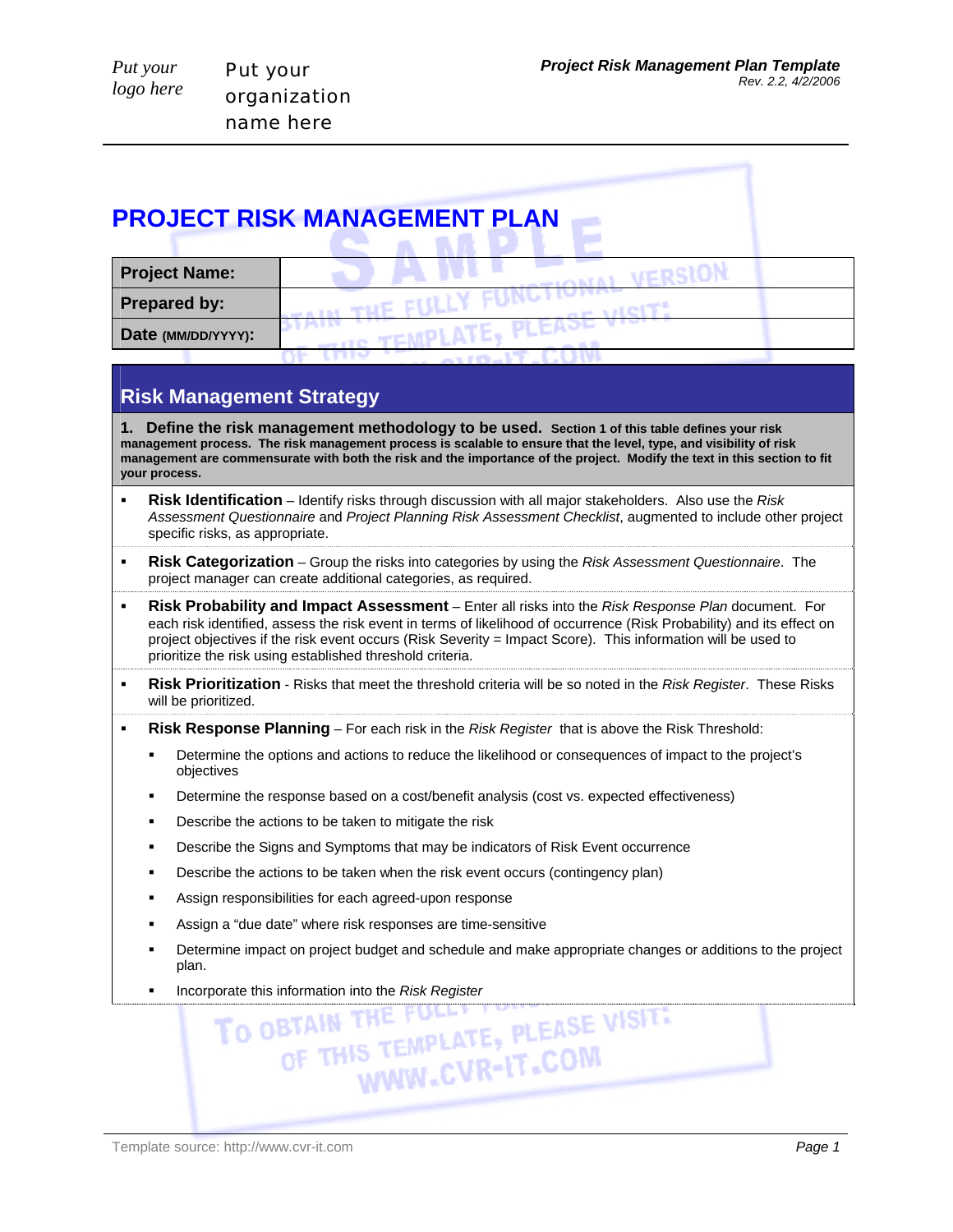## **Risk Management Strategy**

- **Risk Response Tracking**:
	- Document the dates and the actions taken to mitigate the risk
	- Document the actions taken when the risk event occurred (contingency plan)
	- **Document any subsequent actions taken**
	- Incorporate this information into the *Risk Register*
- **Risk Monitoring**  Establish systematic reviews and schedule them in the project schedule, ensuring the following reviews:
	- Ensure that all requirements of the *Risk Management Plan* are being implemented
	- Assess currently defined risks as defined in the *Risk Register*
	- **Evaluate effectiveness of actions taken**
	- **IDENTIFY STATUS OF ACTIONS TO be taken**
	- Validate previous risk assessment (likelihood and impact)
	- **Validate previous assumptions**
	- **State new assumptions**
	- **IDENTIFY NEW risks**
	- Track risk response
	- Establish communications

## **Risk Control**

- Validate mitigation strategies and alternatives
- Take corrective action when actual events occur
- Assess impact on the project of actions taken (cost, time, resources)
- **IDENTIFY 19 Incording in the Induction State is a light in the Incording 10** Identify new risks results and identify
- Ensure the Project Plan (including the *Risk Management Plan*) is maintained
- **Ensure change control addresses risks associated with the proposed change**
- Revise the *Risk Assessment Questionnaire, Project Planning Risk Assessment Checklist* and other risk management documents to capture results of mitigation actions.
- Revise *Risk Register*
- Establish communications
- **2. Define assumptions that have a significant impact on project risk:**

## **3. Define the roles and responsibilities unique to the risk management function:**

| Risk Management Team: | <team member=""></team> |
|-----------------------|-------------------------|
|                       | <team member=""></team> |
|                       | <team member=""></team> |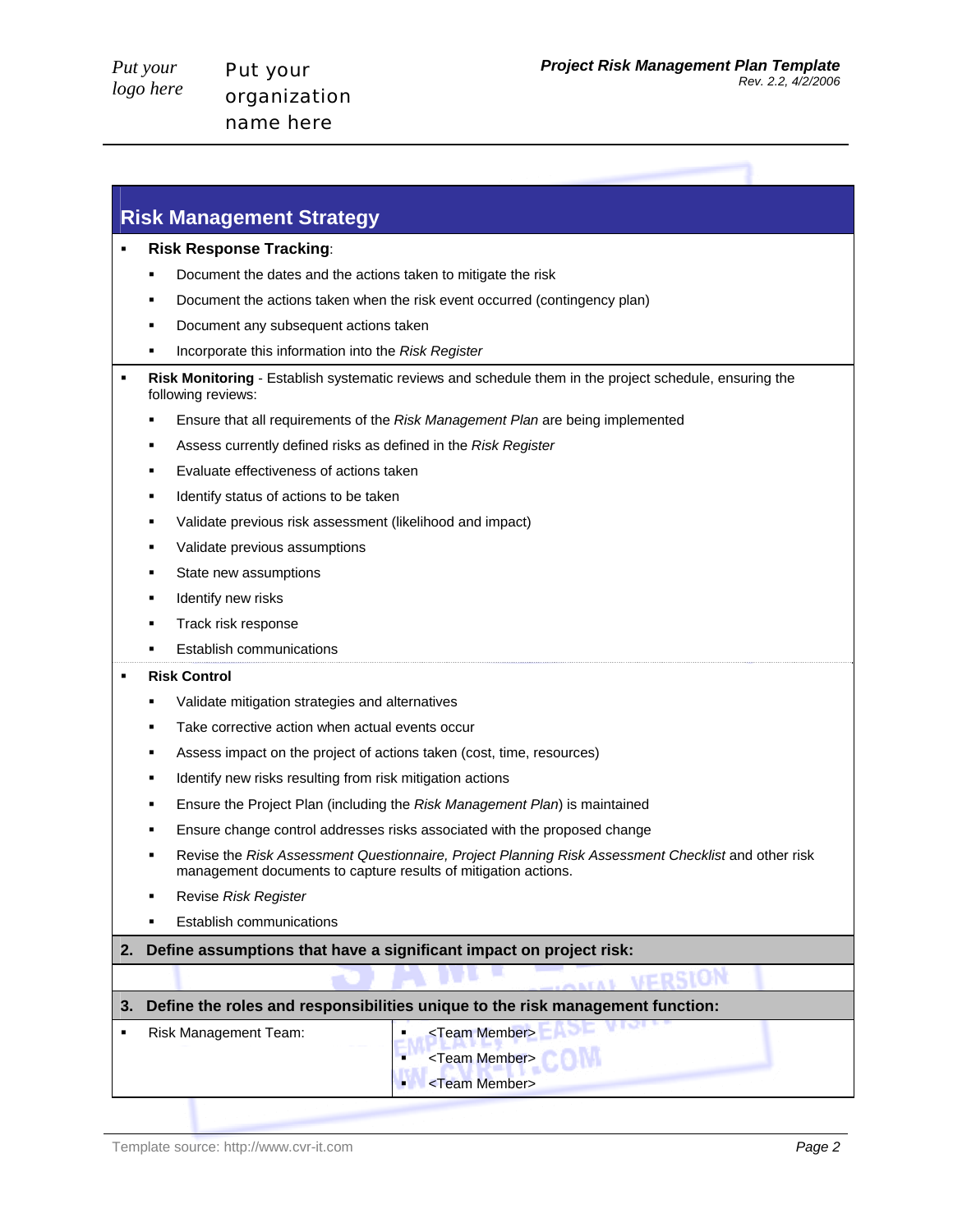name here

| <b>Risk Management Strategy</b>                                                                                                                                                                                                                                                                                                                                                                |                             |  |  |  |  |
|------------------------------------------------------------------------------------------------------------------------------------------------------------------------------------------------------------------------------------------------------------------------------------------------------------------------------------------------------------------------------------------------|-----------------------------|--|--|--|--|
| Risk Response Tracking Coordinator:<br><name><br/>п</name>                                                                                                                                                                                                                                                                                                                                     |                             |  |  |  |  |
| Define risk management milestones (insert rows as needed):<br>4.                                                                                                                                                                                                                                                                                                                               |                             |  |  |  |  |
| Milestone                                                                                                                                                                                                                                                                                                                                                                                      | <b>Date</b><br>(MM/DD/YYYY) |  |  |  |  |
| Risk Management Plan approved<br>٠                                                                                                                                                                                                                                                                                                                                                             |                             |  |  |  |  |
| Risk Assessment Questionnaire tailored to project<br>٠                                                                                                                                                                                                                                                                                                                                         |                             |  |  |  |  |
| Risk Assessment Questionnaire and Project Planning Risk Evaluation<br>٠<br>Checklist complete                                                                                                                                                                                                                                                                                                  |                             |  |  |  |  |
| Risk Management Reviews scheduled<br>٠                                                                                                                                                                                                                                                                                                                                                         |                             |  |  |  |  |
| Define risk rating/scoring techniques (The project will rate each identified risk (e.g., Impact Score = High,<br>5.<br>Medium, Low) based on the likelihood that the risk event will occur and the effect on the project's objectives if the risk<br>event occurs. This will be a subjective evaluation based on the experience of those assigned to the project's risk<br>management team.) : |                             |  |  |  |  |
| VISIT.<br>Default rating/scoring system is as follows:                                                                                                                                                                                                                                                                                                                                         |                             |  |  |  |  |
| <i>Impact Score</i> can be rated as 1, 3, 5, 7, or 9 ( $1 = \text{Very Low}, 9 = \text{Very High}$ ).                                                                                                                                                                                                                                                                                          |                             |  |  |  |  |
| Probability can be rated as 0.1, 0.3, 0.5, 0.7 or 0.9 (0.1 = Very Low, 0.9 = Very High).                                                                                                                                                                                                                                                                                                       |                             |  |  |  |  |
| 6. Establish risk thresholds (Modify the text below to show how the project team will plan for risk events, e.g.<br>"The project will establish risk responses for risk events that have been determined to have a rating of 'High'.")                                                                                                                                                         |                             |  |  |  |  |
| Risk priority is determined by calculating a Risk Score (= Impact * Probability) and then comparing that Risk Score<br>to Priority thresholds.                                                                                                                                                                                                                                                 |                             |  |  |  |  |
| Based on the scoring system in section 5., the lowest possible Risk Score is 1 $*$ 0.1 = .01 and the highest possible<br>Risk Score is $9 * 0.9 = 8.1$                                                                                                                                                                                                                                         |                             |  |  |  |  |
|                                                                                                                                                                                                                                                                                                                                                                                                |                             |  |  |  |  |
| The following Priority Thresholds will be used to establish Risk Priority: $\frac{1}{2}$ WISIT.<br>Green (Low Risk) $\leq$ 2.5                                                                                                                                                                                                                                                                 |                             |  |  |  |  |
| W.CVR-IT.COM<br>Yellow (Medium Risk) between 2.5 and 6.5                                                                                                                                                                                                                                                                                                                                       |                             |  |  |  |  |
| $Red$ (High Risk) >= 6.5                                                                                                                                                                                                                                                                                                                                                                       |                             |  |  |  |  |
| The Project Team develops a full response plan for each item rated as High risk. These risks are watched<br>□<br>closely.                                                                                                                                                                                                                                                                      |                             |  |  |  |  |
| The Project Team should create a response plan for any Medium risk item where they deem it necessary.<br>❏<br>However, in general no response plan is required for Medium risk items. Medium risks are monitored on a<br>regular basis.                                                                                                                                                        |                             |  |  |  |  |
| No action is required for Low risk items except to keep a watch on them as the project progresses.<br>□                                                                                                                                                                                                                                                                                        |                             |  |  |  |  |
| All Risk items with a response plan are to be entered into the Risk Register document.<br><b>ATTO</b>                                                                                                                                                                                                                                                                                          |                             |  |  |  |  |
|                                                                                                                                                                                                                                                                                                                                                                                                |                             |  |  |  |  |

Template source: http://www.cvr-it.com *Page 3*